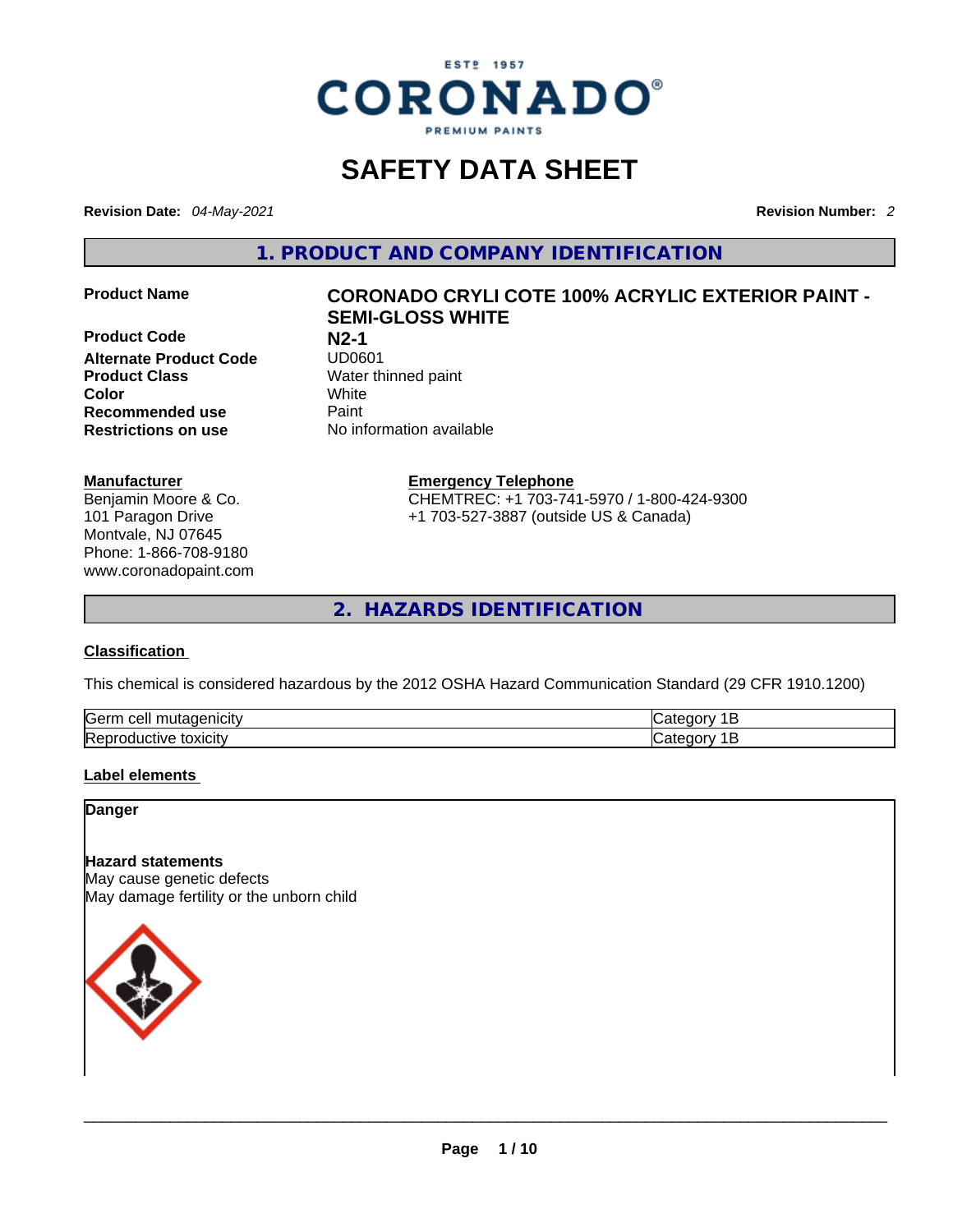**Appearance** liquid **Odor 11** and **Odor 11** and **Odor 11** and **Odor 11** and **Odor** 11 and **Odor** 11 and **Odor** 11 and **Odor** 11 and **Odor** 11 and **Odor** 11 and **Odor** 11 and **Odor** 11 and **Odor** 11 and **Odor** 11 and **Odor** 

**Precautionary Statements - Prevention** Obtain special instructions before use

Do not handle until all safety precautions have been read and understood Use personal protective equipment as required

**Precautionary Statements - Response**

IF exposed or concerned: Get medical advice/attention

**Precautionary Statements - Storage** Store locked up

**Precautionary Statements - Disposal** Dispose of contents/container to an approved waste disposal plant

**Hazards not otherwise classified (HNOC)**  Not applicable

**Other information** 

No information available

**WARNING:** This product contains isothiazolinone compounds at levels of <0.1%. These substances are biocides commonly found in most paints and a variety of personal care products as a preservative. Certain individuals may be sensitive or allergic to these substances, even at low levels.

#### **3. COMPOSITION INFORMATION ON COMPONENTS**

| <b>Chemical name</b>                         | <b>CAS No.</b> | Weight-%    |
|----------------------------------------------|----------------|-------------|
| Titanium dioxide                             | 13463-67-7     | $15 - 20$   |
| Kaolin                                       | 1332-58-7      | 1 - 5       |
| Carbamic acid, 1H-benzimidazol-2-yl-, methyl | 10605-21-7     | $0.1 - 0.5$ |
| ester                                        |                |             |
| 2-Amino-2-methly-1-propanol                  | 124-68-5       | $0.1 - 0.5$ |
| Sodium C14-C16 olefin sulfonate              | 68439-57-6     | $0.1 - 0.5$ |

| If symptoms persist, call a physician. Show this safety data sheet to the doctor in<br><b>General Advice</b><br>attendance.<br>Rinse thoroughly with plenty of water for at least 15 minutes and consult a<br><b>Eye Contact</b><br>physician. |
|------------------------------------------------------------------------------------------------------------------------------------------------------------------------------------------------------------------------------------------------|
|                                                                                                                                                                                                                                                |
|                                                                                                                                                                                                                                                |
| <b>Skin Contact</b><br>Wash off immediately with soap and plenty of water while removing all<br>contaminated clothes and shoes.                                                                                                                |
| Move to fresh air. If symptoms persist, call a physician.<br><b>Inhalation</b>                                                                                                                                                                 |
| Clean mouth with water and afterwards drink plenty of water. Consult a physician<br>Ingestion<br>if necessary.                                                                                                                                 |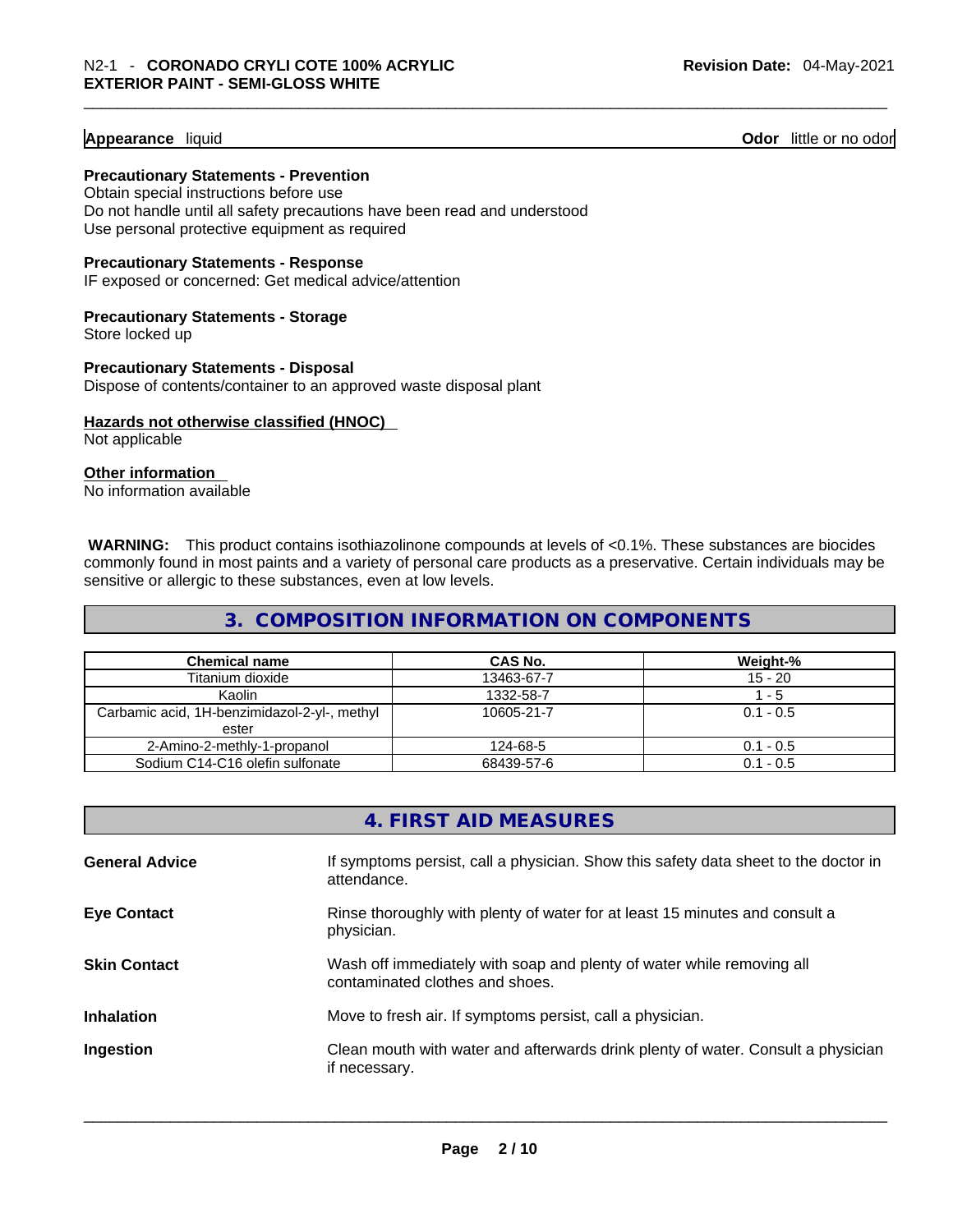| <b>Most Important</b><br><b>Symptoms/Effects</b>                                        |                                                               | None known.                                                                                                                                  |                                                                      |  |                                                          |
|-----------------------------------------------------------------------------------------|---------------------------------------------------------------|----------------------------------------------------------------------------------------------------------------------------------------------|----------------------------------------------------------------------|--|----------------------------------------------------------|
| <b>Notes To Physician</b>                                                               |                                                               | Treat symptomatically.                                                                                                                       |                                                                      |  |                                                          |
|                                                                                         |                                                               | 5. FIRE-FIGHTING MEASURES                                                                                                                    |                                                                      |  |                                                          |
|                                                                                         | <b>Suitable Extinguishing Media</b>                           |                                                                                                                                              | circumstances and the surrounding environment.                       |  | Use extinguishing measures that are appropriate to local |
| Protective equipment and precautions for firefighters                                   |                                                               | As in any fire, wear self-contained breathing apparatus<br>pressure-demand, MSHA/NIOSH (approved or equivalent)<br>and full protective gear. |                                                                      |  |                                                          |
|                                                                                         | <b>Specific Hazards Arising From The Chemical</b>             |                                                                                                                                              | Closed containers may rupture if exposed to fire or<br>extreme heat. |  |                                                          |
|                                                                                         | Sensitivity to mechanical impact                              |                                                                                                                                              | No                                                                   |  |                                                          |
|                                                                                         | <b>Sensitivity to static discharge</b>                        |                                                                                                                                              | No.                                                                  |  |                                                          |
| <b>Flash Point Data</b><br>Flash point (°F)<br>Flash Point (°C)<br><b>Method</b>        |                                                               |                                                                                                                                              | Not applicable<br>Not applicable<br>Not applicable                   |  |                                                          |
|                                                                                         | <b>Flammability Limits In Air</b>                             |                                                                                                                                              |                                                                      |  |                                                          |
|                                                                                         | Lower flammability limit:<br><b>Upper flammability limit:</b> |                                                                                                                                              | Not applicable<br>Not applicable                                     |  |                                                          |
| <b>NFPA</b>                                                                             | Health: 2                                                     | Flammability: 0                                                                                                                              | <b>Instability: 0</b>                                                |  | <b>Special: Not Applicable</b>                           |
| <b>NFPA Legend</b><br>0 - Not Hazardous<br>1 - Slightly<br>2 - Moderate<br>لما بم 11 ال |                                                               |                                                                                                                                              |                                                                      |  |                                                          |

- 3 High
- 4 Severe

*The ratings assigned are only suggested ratings, the contractor/employer has ultimate responsibilities for NFPA ratings where this system is used.* 

*Additional information regarding the NFPA rating system is available from the National Fire Protection Agency (NFPA) at www.nfpa.org.* 

#### **6. ACCIDENTAL RELEASE MEASURES**

| <b>Personal Precautions</b>      | Avoid contact with skin, eyes and clothing. Ensure adequate ventilation. |
|----------------------------------|--------------------------------------------------------------------------|
| <b>Other Information</b>         | Prevent further leakage or spillage if safe to do so.                    |
| <b>Environmental precautions</b> | See Section 12 for additional Ecological Information.                    |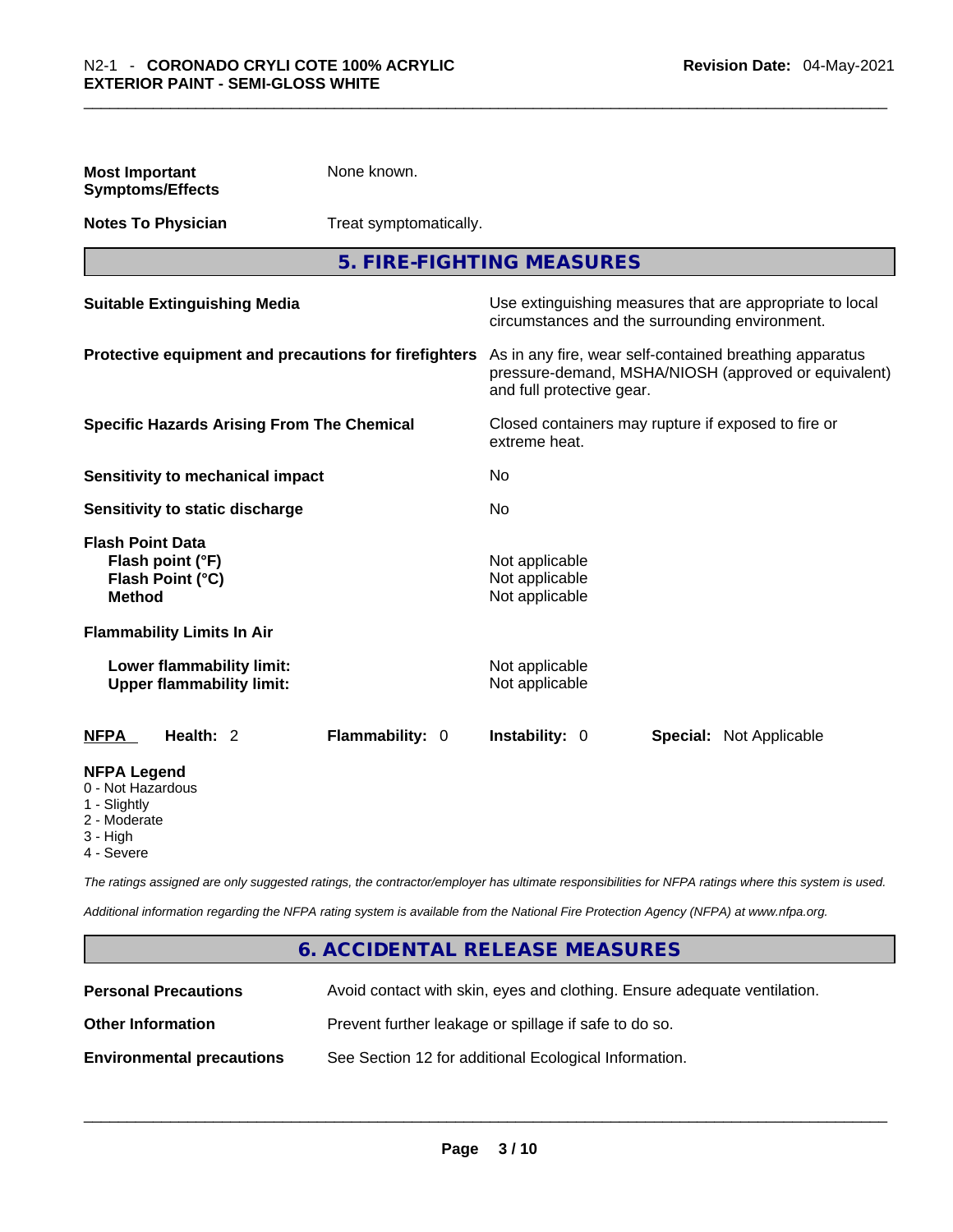| <b>Methods for Cleaning Up</b> | Soak up with inert absorbent material. Sweep up and shovel into suitable<br>containers for disposal.                                                                             |
|--------------------------------|----------------------------------------------------------------------------------------------------------------------------------------------------------------------------------|
|                                | 7. HANDLING AND STORAGE                                                                                                                                                          |
| <b>Handling</b>                | Avoid contact with skin, eyes and clothing. Avoid breathing vapors, spray mists or<br>sanding dust. In case of insufficient ventilation, wear suitable respiratory<br>equipment. |
| <b>Storage</b>                 | Keep container tightly closed. Keep out of the reach of children.                                                                                                                |
| <b>Incompatible Materials</b>  | No information available                                                                                                                                                         |

#### **8. EXPOSURE CONTROLS/PERSONAL PROTECTION**

#### **Exposure Limits**

| <b>Chemical name</b> | <b>ACGIH TLV</b>                                                                                                           | <b>OSHA PEL</b>                                        |  |
|----------------------|----------------------------------------------------------------------------------------------------------------------------|--------------------------------------------------------|--|
| Titanium dioxide     | TWA: $10 \text{ mg/m}^3$                                                                                                   | 15 mg/m $3$ - TWA                                      |  |
| Kaolin               | TWA: $2 \text{ mg/m}^3$ particulate matter<br>containing no asbestos and <1%<br>crystalline silica, respirable particulate | 15 mg/m <sup>3</sup> - TWA<br>$5 \text{ mg/m}^3$ - TWA |  |
|                      | matter                                                                                                                     |                                                        |  |

#### **Legend**

ACGIH - American Conference of Governmental Industrial Hygienists Exposure Limits OSHA - Occupational Safety & Health Administration Exposure Limits N/E - Not Established

**Engineering Measures** Ensure adequate ventilation, especially in confined areas.

#### **Personal Protective Equipment**

| <b>Eye/Face Protection</b>    | Safety glasses with side-shields.                                                                                                                                                                                                                                                                                                                                   |
|-------------------------------|---------------------------------------------------------------------------------------------------------------------------------------------------------------------------------------------------------------------------------------------------------------------------------------------------------------------------------------------------------------------|
| <b>Skin Protection</b>        | Protective gloves and impervious clothing.                                                                                                                                                                                                                                                                                                                          |
| <b>Respiratory Protection</b> | Use only with adequate ventilation. In operations where exposure limits are<br>exceeded, use a NIOSH approved respirator that has been selected by a<br>technically qualified person for the specific work conditions. When spraying the<br>product or applying in confined areas, wear a NIOSH approved respirator<br>specified for paint spray or organic vapors. |
| <b>Hygiene Measures</b>       | Avoid contact with skin, eyes and clothing. Remove and wash contaminated                                                                                                                                                                                                                                                                                            |

clothing before re-use. Wash thoroughly after handling.

#### **9. PHYSICAL AND CHEMICAL PROPERTIES**

**Appearance** liquid **Odor**<br> **Odor Threshold**<br> **Odor Threshold**<br> **CODOR**<br> **CODOR**<br> **CODOR**<br> **CODOR**<br> **CODOR**<br> **CODOR**<br> **CODOR**<br> **CODOR**<br> **CODOR Density** (Ibs/gal) **Specific Gravity** 1.22 - 1.27

No information available<br>10.2 - 10.6 **pH** No information available **Viscosity (cps)** No information available \_\_\_\_\_\_\_\_\_\_\_\_\_\_\_\_\_\_\_\_\_\_\_\_\_\_\_\_\_\_\_\_\_\_\_\_\_\_\_\_\_\_\_\_\_\_\_\_\_\_\_\_\_\_\_\_\_\_\_\_\_\_\_\_\_\_\_\_\_\_\_\_\_\_\_\_\_\_\_\_\_\_\_\_\_\_\_\_\_\_\_\_\_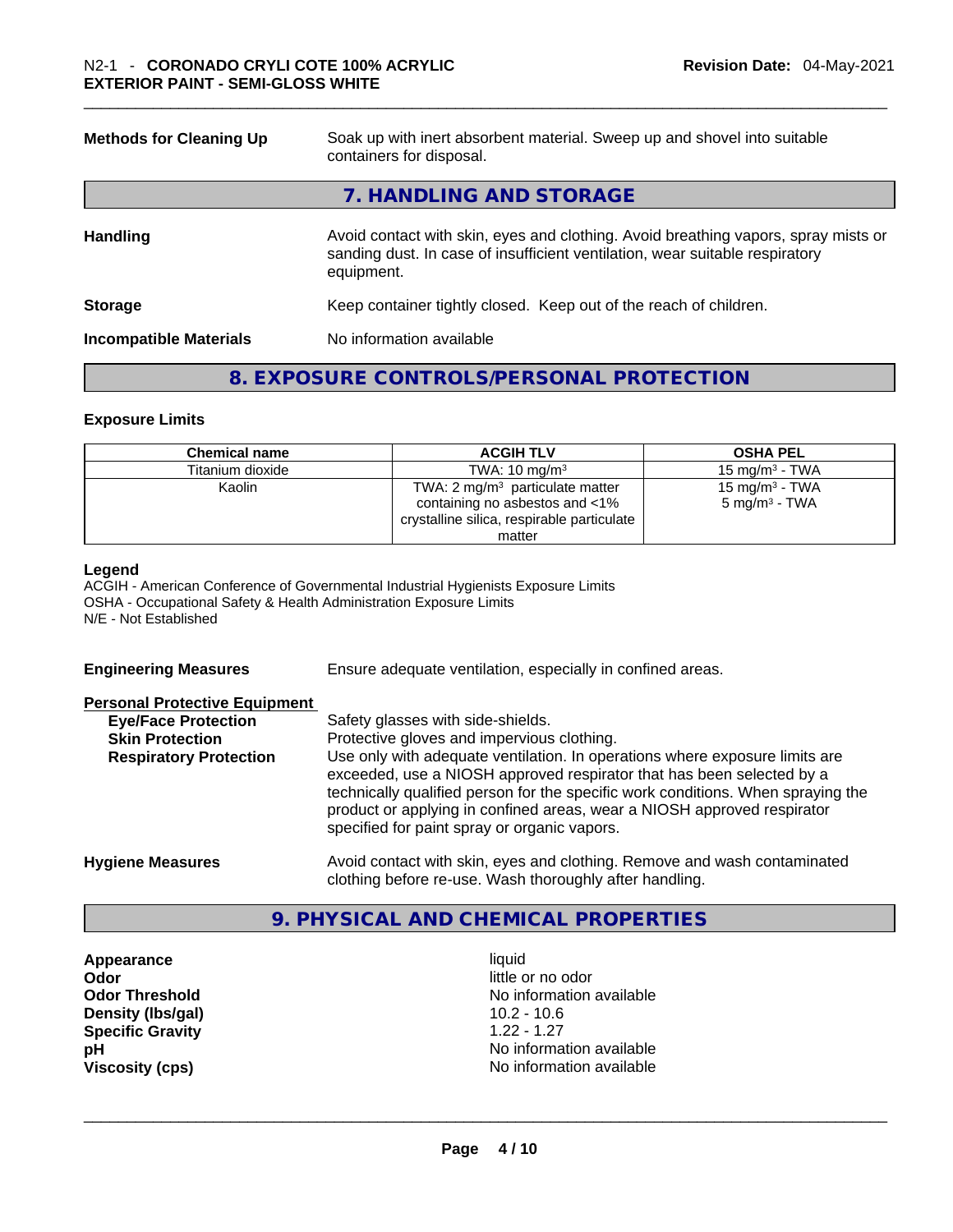**Solubility(ies)** No information available **Water solubility 19 and 19 and 19 and 19 and 19 and 19 and 19 and 19 and 19 and 19 and 19 and 19 and 19 and 19 and 19 and 19 and 19 and 19 and 19 and 19 and 19 and 19 and 19 and 19 and 19 and 19 and 19 and 19 and 19 and 1 Vapor pressure**  No information available **Vapor pressure No information available Vapor density No information available No information available Wt. % Solids** 45 - 55 **Vol. % Solids Wt. % Volatiles** 45 - 55 **Vol. % Volatiles** 60 - 70 **VOC Regulatory Limit (g/L)** < 50 **Boiling Point (°F)** 212 **Boiling Point (°C) Freezing point (°F)** 32 **Freezing Point (°C)** 0 **Flash point (°F)** Not applicable **Flash Point (°C)** Not applicable **Method**<br> **Plammability (solid, gas)**<br> **Plammability (solid, gas)**<br> **Not** applicable **Flammability** (solid, gas) **Upper flammability limit:** Not applicable **Lower flammability limit:**<br> **Autoignition Temperature (°F)**<br>
Mo information available **Autoignition Temperature (°F) Autoignition Temperature (°C)** No information available **Decomposition Temperature (°F)** No information available **Decomposition Temperature (°C)** No information available **Partition coefficient** No information available

**Evaporation Rate** No information available

#### **10. STABILITY AND REACTIVITY**

| <b>Reactivity</b>                         | Not Applicable                           |
|-------------------------------------------|------------------------------------------|
| <b>Chemical Stability</b>                 | Stable under normal conditions.          |
| <b>Conditions to avoid</b>                | Prevent from freezing.                   |
| <b>Incompatible Materials</b>             | No materials to be especially mentioned. |
| <b>Hazardous Decomposition Products</b>   | None under normal use.                   |
| <b>Possibility of hazardous reactions</b> | None under normal conditions of use.     |

#### **11. TOXICOLOGICAL INFORMATION**

#### **Product Information**

#### **Information on likely routes of exposure**

**Principal Routes of Exposure** Eye contact, skin contact and inhalation.

**Acute Toxicity** 

**Product Information** Mo information available **and the set of the set of the set of the set of the set of the set of the set of the set of the set of the set of the set of the set of the set of the set of the set of the s**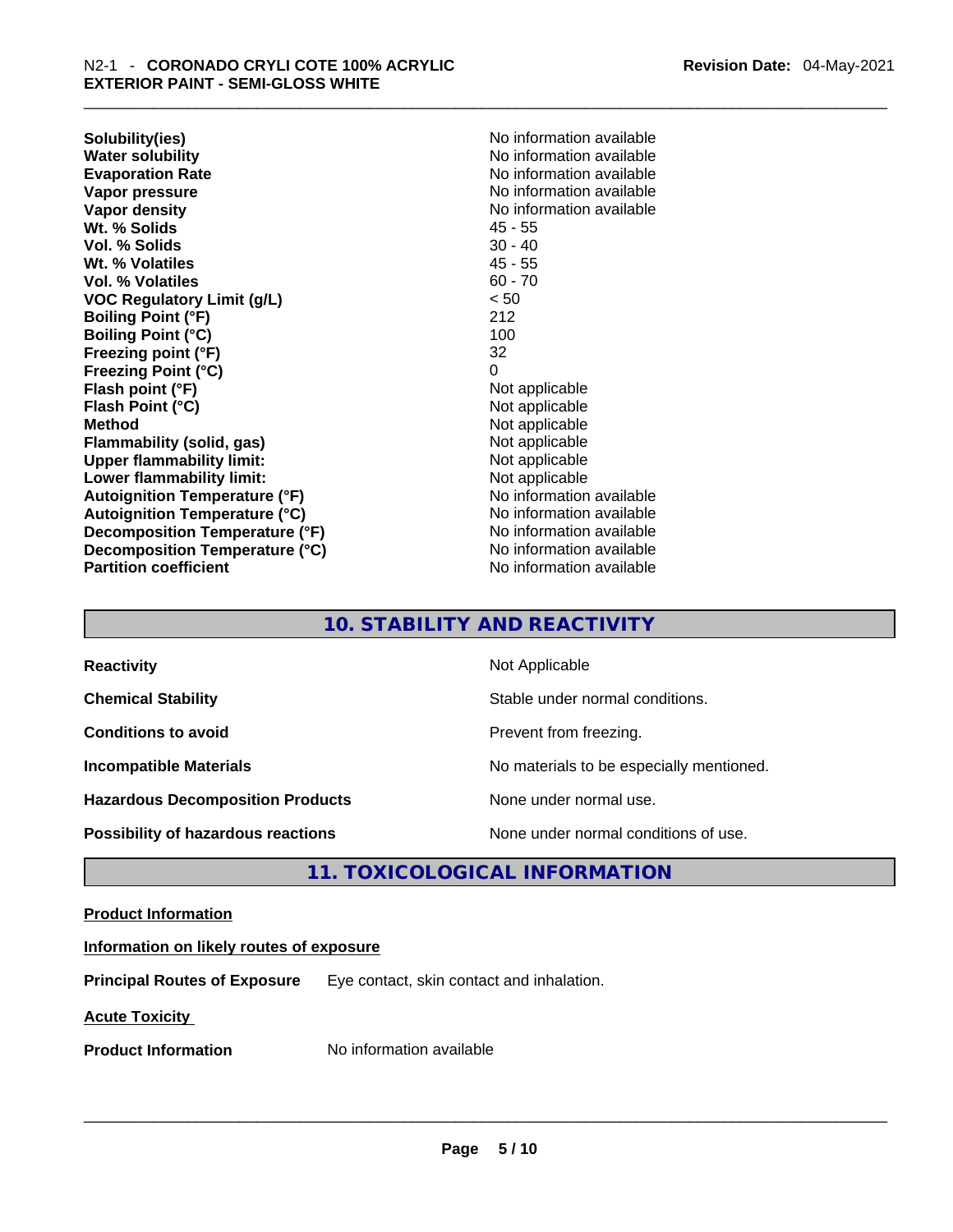#### **Symptoms related to the physical,chemical and toxicological characteristics**

| <b>Symptoms</b> | No information available                                                                   |
|-----------------|--------------------------------------------------------------------------------------------|
|                 | Delaved and immediate effects as well as chronic effects from short and long-term exposure |

| Eye contact                     | May cause slight irritation.                                                      |
|---------------------------------|-----------------------------------------------------------------------------------|
| <b>Skin contact</b>             | Substance may cause slight skin irritation. Prolonged or repeated contact may dry |
|                                 | skin and cause irritation.                                                        |
| <b>Inhalation</b>               | May cause irritation of respiratory tract.                                        |
| Ingestion                       | Ingestion may cause gastrointestinal irritation, nausea, vomiting and diarrhea.   |
| <b>Sensitization</b>            | No information available                                                          |
| <b>Neurological Effects</b>     | No information available.                                                         |
| <b>Mutagenic Effects</b>        | Suspected of causing genetic defects.                                             |
| <b>Reproductive Effects</b>     | May damage fertility or the unborn child.                                         |
| <b>Developmental Effects</b>    | No information available.                                                         |
| Target organ effects            | No information available.                                                         |
| <b>STOT - single exposure</b>   | No information available.                                                         |
| <b>STOT - repeated exposure</b> | No information available.                                                         |
| Other adverse effects           | No information available.                                                         |
| <b>Aspiration Hazard</b>        | No information available                                                          |

#### **Numerical measures of toxicity**

#### **The following values are calculated based on chapter 3.1 of the GHS document**

**ATEmix (oral)** 53717 mg/kg

#### **Component Information**

| Chemical name                                                       | Oral LD50             | Dermal LD50              | <b>Inhalation LC50</b>   |
|---------------------------------------------------------------------|-----------------------|--------------------------|--------------------------|
| Titanium dioxide<br>13463-67-7                                      | $> 10000$ mg/kg (Rat) | ۰                        | $\overline{\phantom{a}}$ |
| Kaolin<br>1332-58-7                                                 | $>$ 5000 mg/kg (Rat)  | $>$ 5000 mg/kg (Rat)     |                          |
| Carbamic acid,<br>1H-benzimidazol-2-yl-, methyl ester<br>10605-21-7 | $>$ 5050 mg/kg (Rat)  | $> 10000$ mg/kg (Rabbit) | $\overline{\phantom{a}}$ |
| 2-Amino-2-methly-1-propanol<br>124-68-5                             | $= 2900$ mg/kg (Rat)  | $>$ 2000 mg/kg (Rabbit)  |                          |
| Sodium C14-C16 olefin sulfonate<br>68439-57-6                       | $= 2220$ mg/kg (Rat)  | $> 740$ mg/kg (Rabbit)   |                          |

#### **Chronic Toxicity**

#### **Carcinogenicity**

*The information below indicates whether each agency has listed any ingredient as a carcinogen:.* 

| <b>Chemical name</b>  | IARC                 | <b>NTP</b> | OSHA   |
|-----------------------|----------------------|------------|--------|
|                       | 2B<br>Possible Human |            | Listed |
| Titanium J<br>dioxide | Carcinoɑen           |            |        |

• Although IARC has classified titanium dioxide as possibly carcinogenic to humans (2B), their summary concludes: "No significant exposure to titanium dioxide is thought to occur during the use of products in which titanium dioxide is<br>bound to other materials, such as paint." bound to other materials, such as paint." \_\_\_\_\_\_\_\_\_\_\_\_\_\_\_\_\_\_\_\_\_\_\_\_\_\_\_\_\_\_\_\_\_\_\_\_\_\_\_\_\_\_\_\_\_\_\_\_\_\_\_\_\_\_\_\_\_\_\_\_\_\_\_\_\_\_\_\_\_\_\_\_\_\_\_\_\_\_\_\_\_\_\_\_\_\_\_\_\_\_\_\_\_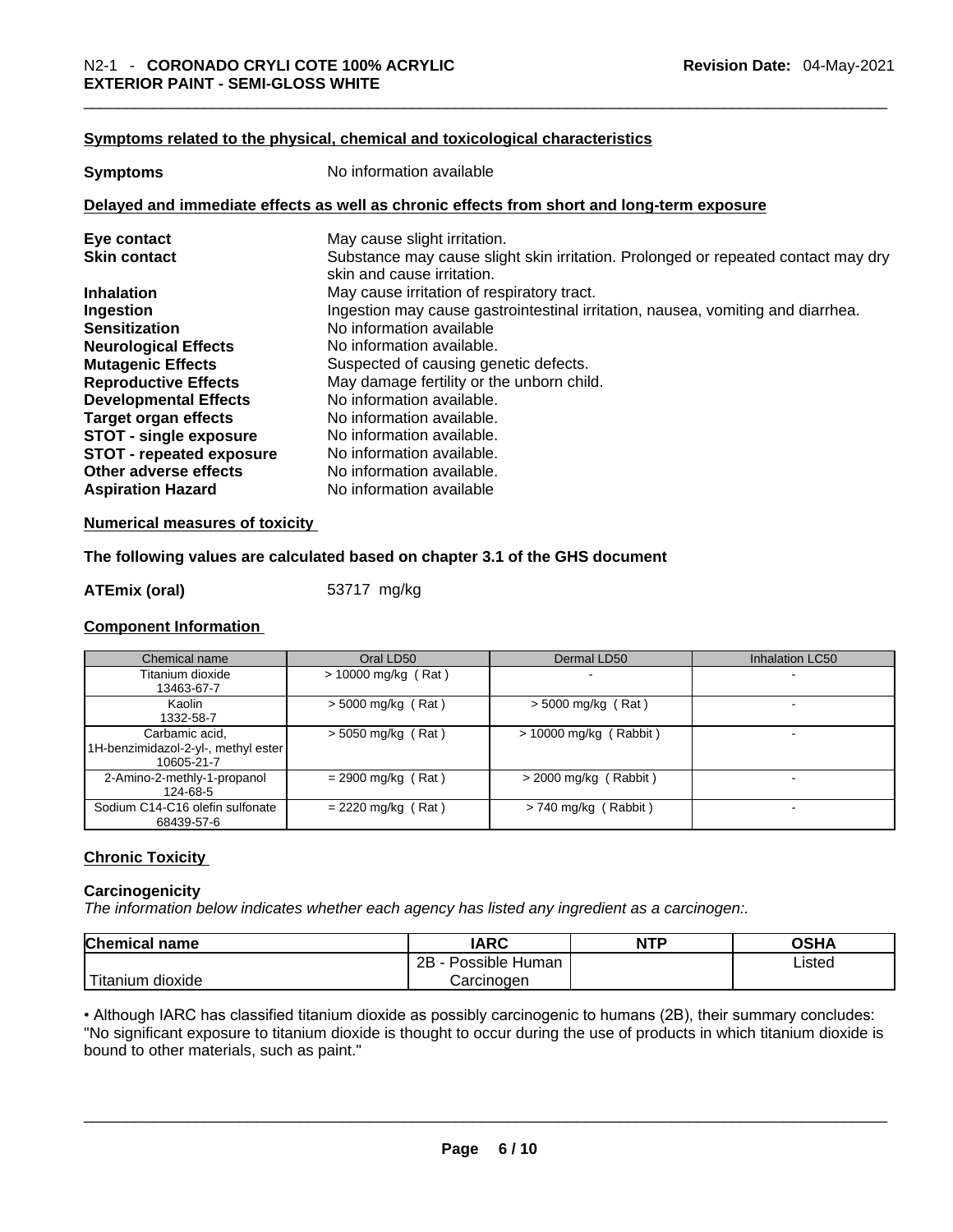#### **Legend**

IARC - International Agency for Research on Cancer NTP - National Toxicity Program OSHA - Occupational Safety & Health Administration

**12. ECOLOGICAL INFORMATION** 

#### **Ecotoxicity Effects**

The environmental impact of this product has not been fully investigated.

#### **Product Information**

#### **Acute Toxicity to Fish**

No information available

#### **Acute Toxicity to Aquatic Invertebrates**

No information available

#### **Acute Toxicity to Aquatic Plants**

No information available

#### **Persistence / Degradability**

No information available.

#### **Bioaccumulation**

No information available.

#### **Mobility in Environmental Media**

No information available.

#### **Ozone**

No information available

#### **Component Information**

#### **Acute Toxicity to Fish**

Titanium dioxide  $LC50:$  > 1000 mg/L (Fathead Minnow - 96 hr.) Carbamic acid, 1H-benzimidazol-2-yl-, methyl ester LC50: 1.5 mg/L (Rainbow Trout - 96 hr.)

#### **Acute Toxicity to Aquatic Invertebrates**

Carbamic acid, 1H-benzimidazol-2-yl-, methyl ester LC50: 0.22 mg/L (water flea - 48 hr.)

## **Acute Toxicity to Aquatic Plants**

# No information available \_\_\_\_\_\_\_\_\_\_\_\_\_\_\_\_\_\_\_\_\_\_\_\_\_\_\_\_\_\_\_\_\_\_\_\_\_\_\_\_\_\_\_\_\_\_\_\_\_\_\_\_\_\_\_\_\_\_\_\_\_\_\_\_\_\_\_\_\_\_\_\_\_\_\_\_\_\_\_\_\_\_\_\_\_\_\_\_\_\_\_\_\_ **13. DISPOSAL CONSIDERATIONS**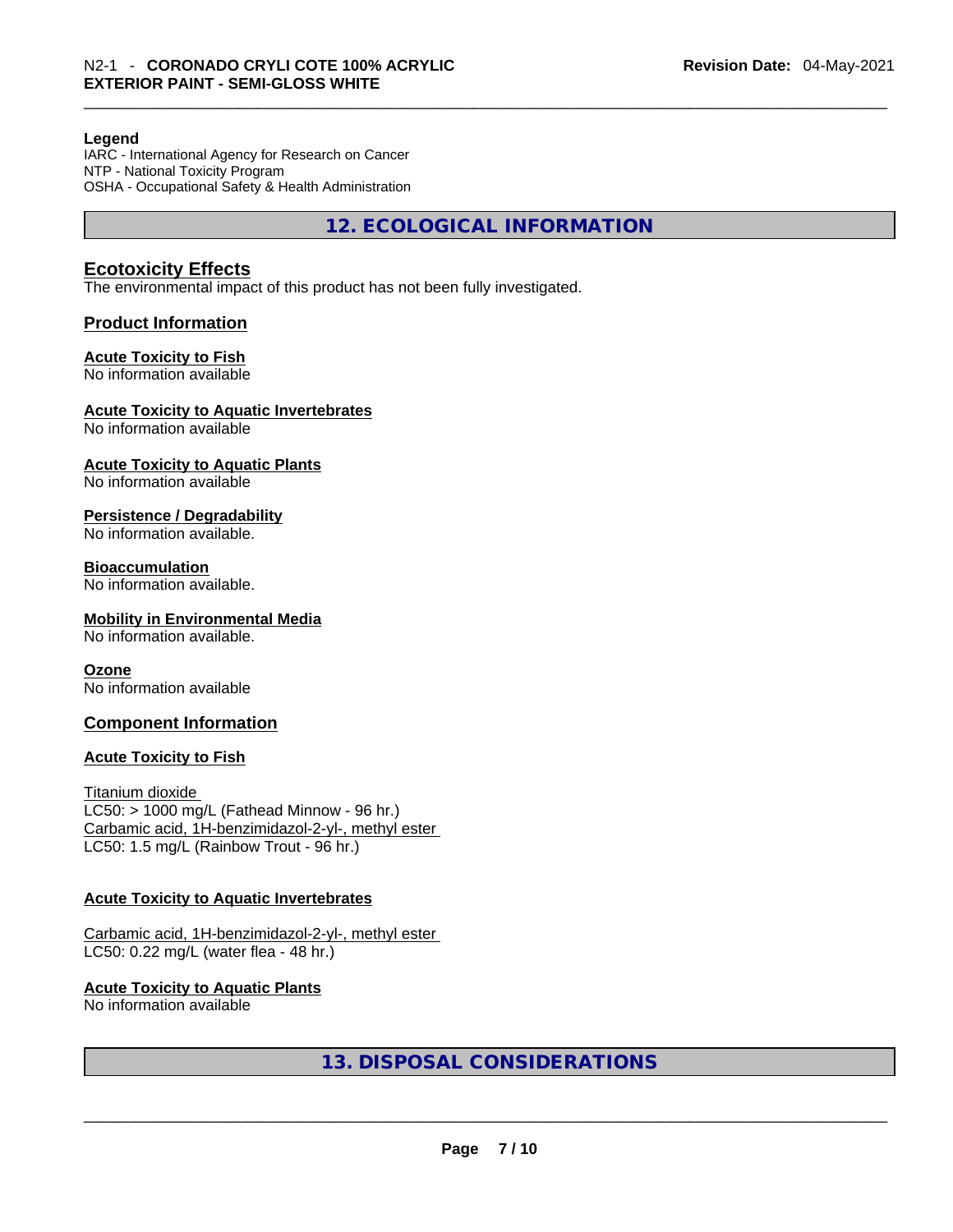| <b>Waste Disposal Method</b> | Dispose of in accordance with federal, state, and local regulations. Local<br>requirements may vary, consult your sanitation department or state-designated<br>environmental protection agency for more disposal options. |  |
|------------------------------|---------------------------------------------------------------------------------------------------------------------------------------------------------------------------------------------------------------------------|--|
|                              | 14. TRANSPORT INFORMATION                                                                                                                                                                                                 |  |
| <b>DOT</b>                   | Not regulated                                                                                                                                                                                                             |  |
| <b>ICAO/IATA</b>             | Not regulated                                                                                                                                                                                                             |  |
| <b>IMDG/IMO</b>              | Not regulated                                                                                                                                                                                                             |  |
|                              | 15. REGULATORY INFORMATION                                                                                                                                                                                                |  |
|                              |                                                                                                                                                                                                                           |  |

#### **International Inventories**

| <b>TSCA: United States</b> | Yes - All components are listed or exempt. |
|----------------------------|--------------------------------------------|
| <b>DSL: Canada</b>         | Yes - All components are listed or exempt. |

#### **Federal Regulations**

#### **SARA 311/312 hazardous categorization**

| Acute health hazard               | No  |  |
|-----------------------------------|-----|--|
| Chronic Health Hazard             | Yes |  |
| Fire hazard                       | Nο  |  |
| Sudden release of pressure hazard | Nο  |  |
| Reactive Hazard                   | Nο  |  |

#### **SARA 313**

Section 313 of Title III of the Superfund Amendments and Reauthorization Act of 1986 (SARA). This product contains a chemical or chemicals which are subject to the reporting requirements of the Act and Title 40 of the Code of Federal Regulations, Part 372:

*None*

**Clean Air Act,Section 112 Hazardous Air Pollutants (HAPs) (see 40 CFR 61)** This product contains the following HAPs:

*None*

#### **US State Regulations**

#### **California Proposition 65**

**AVIMARNING:** Cancer and Reproductive Harm– www.P65warnings.ca.gov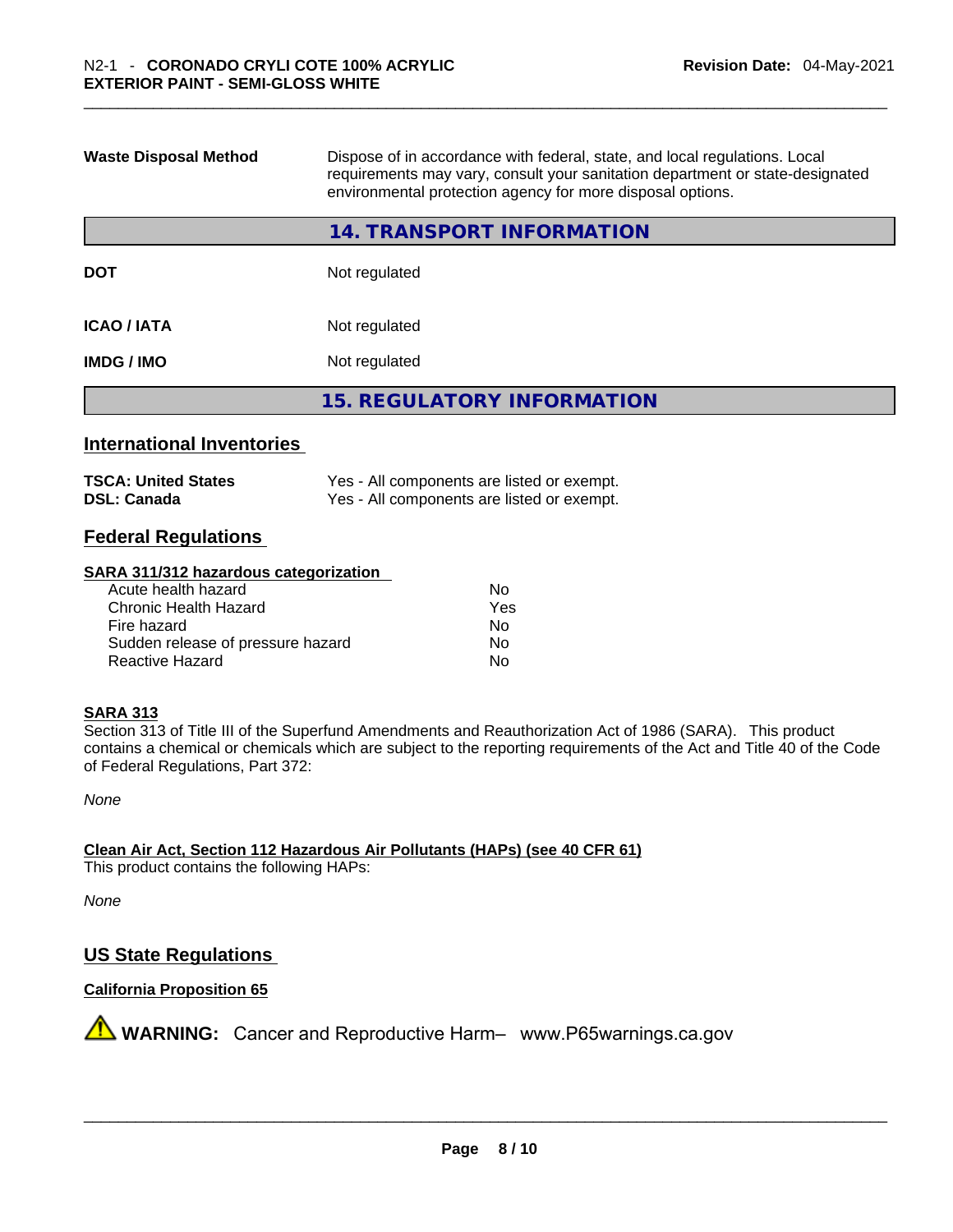#### **State Right-to-Know**

| <b>Chemical name</b>                  | Massachusetts | <b>New Jersey</b> | Pennsylvania |
|---------------------------------------|---------------|-------------------|--------------|
| Titanium dioxide                      |               |                   |              |
| Kaolin                                |               |                   |              |
| Carbamic acid, 1H-benzimidazol-2-yl-, |               |                   |              |
| methyl ester                          |               |                   |              |

#### **Legend**

X - Listed

#### **16. OTHER INFORMATION**

**HMIS** - **Health:** 2\* **Flammability:** 0 **Reactivity:** 0 **PPE:** -

#### **HMIS Legend**

- 0 Minimal Hazard
- 1 Slight Hazard
- 2 Moderate Hazard
- 3 Serious Hazard
- 4 Severe Hazard
- \* Chronic Hazard
- X Consult your supervisor or S.O.P. for "Special" handling instructions.

Note: The PPE rating has intentionally been left blank. Choose appropriate PPE that will protect employees from the hazards the material will *present under the actual normal conditions of use.* 

*Caution: HMISÒ ratings are based on a 0-4 rating scale, with 0 representing minimal hazards or risks, and 4 representing significant hazards or risks. Although HMISÒ ratings are not required on MSDSs under 29 CFR 1910.1200, the preparer, has chosen to provide them. HMISÒ ratings are to be used only in conjunction with a fully implemented HMISÒ program by workers who have received appropriate HMISÒ training. HMISÒ is a registered trade and service mark of the NPCA. HMISÒ materials may be purchased exclusively from J. J. Keller (800) 327-6868.* 

 **WARNING!** If you scrape, sand, or remove old paint, you may release lead dust. LEAD IS TOXIC. EXPOSURE TO LEAD DUST CAN CAUSE SERIOUS ILLNESS, SUCH AS BRAIN DAMAGE, ESPECIALLY IN CHILDREN. PREGNANT WOMEN SHOULD ALSO AVOID EXPOSURE.Wear a NIOSH approved respirator to control lead exposure. Clean up carefully with a HEPA vacuum and a wet mop. Before you start, find out how to protect yourself and your family by contacting the National Lead Information Hotline at 1-800-424-LEAD or log on to www.epa.gov/lead.

| <b>Prepared By</b>                               | <b>Product Stewardship Department</b><br>Benjamin Moore & Co.<br>101 Paragon Drive<br>Montvale, NJ 07645<br>800-225-5554 |  |
|--------------------------------------------------|--------------------------------------------------------------------------------------------------------------------------|--|
| <b>Revision Date:</b><br><b>Revision Summary</b> | 04-May-2021<br>Not available                                                                                             |  |

Disclaimer

The information contained herein is presented in good faith and believed to be accurate as of the effective date shown above. This information is furnished without warranty of any kind. Employers should use this information only as a **supplement to other information gathered by them and must make independent determination of suitability and** completeness of information from all sources to assure proper use of these materials and the safety and health of